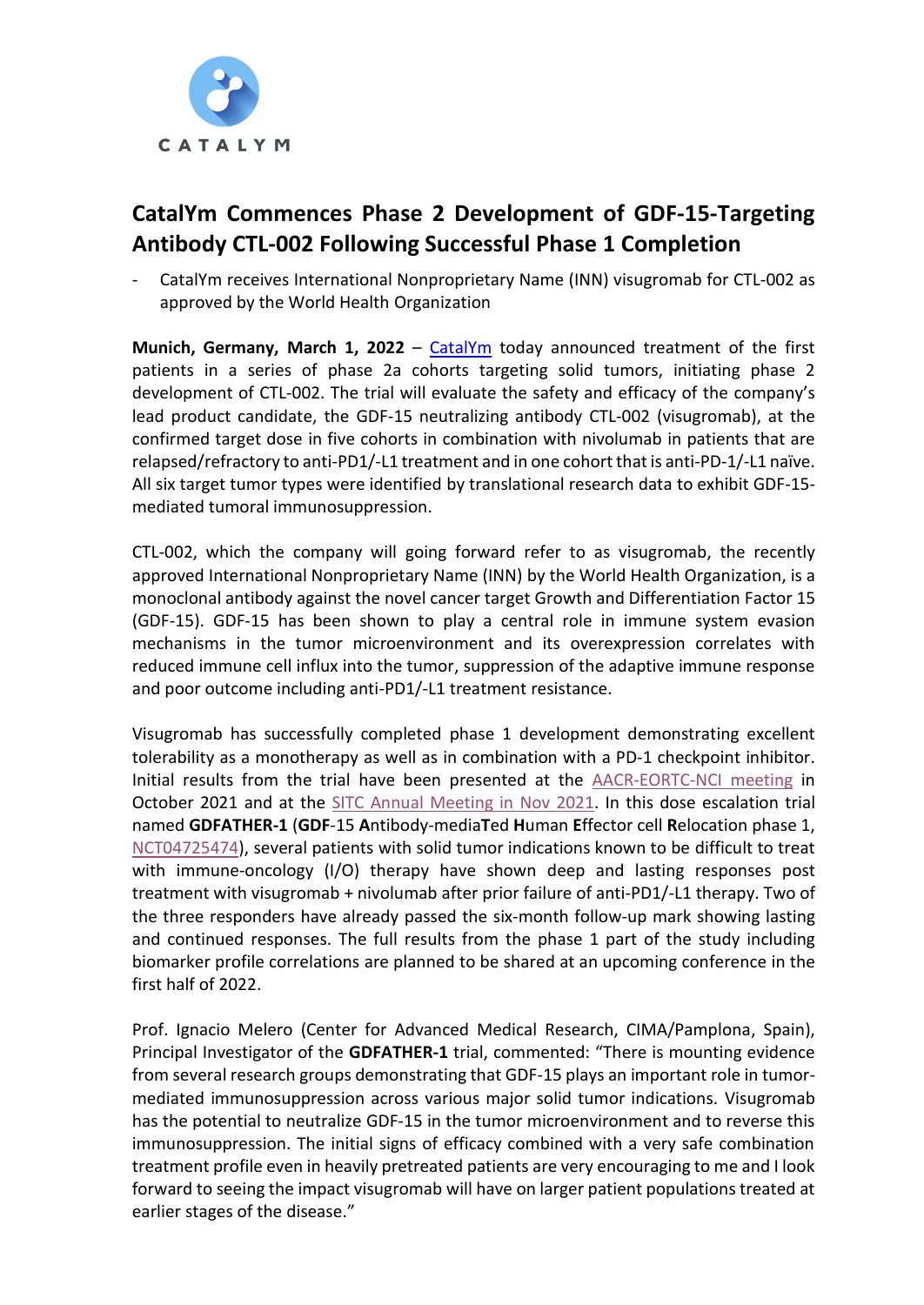

The initial phase 2a exploration, the **GDFATHER-2** trial series, is planned to enroll up to 164 patients across six major solid tumor indications in trial sites in Spain, Germany and Switzerland in a Simon-2-stage design. The study will evaluate the efficacy of visugromab at target dose in combination with the PD-1 checkpoint inhibitor, nivolumab, in six solid tumor indications that were selected based on significant translational research data obtained by CatalYm and the phase 1 results. The first five cohorts will include patients with relapsed/refractory tumors that received PD-1 checkpoint inhibitor treatment prior to this study. The sixth cohort is recruiting PD-1 checkpoint naïve patients. The first results from the phase 2a study are expected in the second half of 2022.

Prof. Eugen Leo, Chief Medical Officer at CatalYm stated: "In 2021, we were able to demonstrate in the **GDFATHER-1** trial that treatment with visugromab is not only safe and very well tolerated in a very advanced and heavily pretreated patient population, but we also saw encouraging signs of potent antitumoral activity in previously anti-PD1/-L1 relapsed/refractory patients. Now, in 2022, our goal is to maximize the clinical impact of our lead candidate in a variety of cancer indications both PD-1 refractory and naïve with the phase 2a **GDFATHER-2** trial series. Advancing into phase 2a development marks an important scientific and clinical milestone for CatalYm and we are looking forward to sharing further data from our phase 1 trial and early phase 2 data with the scientific and medical community in the near future."

CatalYm's CEO, Phil L'Huillier concluded: "Advancing this program into phase 2 at such a fast pace demonstrates the dedication and experience of our clinical operations and translational research team as well as our collaborators and I applaud them for their enormous contributions in making this possible. In light of the exciting emerging preclinical and clinical data for the program we will add further trial segments to our phase 2 program over the course of 2022 to further accelerate visugromab development towards a registration trial."

## **About the GDFATHER-2 Trials**

The **GDFATHER-2** trials (**GDF**-15 **A**ntibody-media**T**ed **H**uman **E**ffector cell **R**elocation phase 2) [\(NCT04725474\)](https://clinicaltrials.gov/ct2/show/NCT04725474?term=CTL-002&draw=2&rank=1) are ongoing first-in-human phase 2a cohorts investigating the effect of visugromab (CTL-002) as monotherapy and/ or in combination with a PD-1 checkpoint inhibitor in patients with advanced-stage, relapse/refractory solid tumors. The study consists of two segments with a total of six cohorts, enrolling up to 164 patients in Simon-2-stage designs to confirm a certain response rate within each tumor type. Five cohorts are within tumor types with anti-PD1/-L1 label, recruiting patients that either were refractory to or relapsed post prior anti-PD1/-L1 treatment. One cohort entails treatment of an anti-PD1/-L1 naïve tumor type in an indication without anti-PD1/-L1 approval.

### **About Visugromab (CTL-002)**

Visugromab, formerly known as CTL-002, is a humanized, monoclonal antibody designed to neutralize the tumor-produced Growth Differentiation Factor-15 (GDF-15). GDF-15 secretion by the tumor has been shown to prevent T cell migration into the tumor and